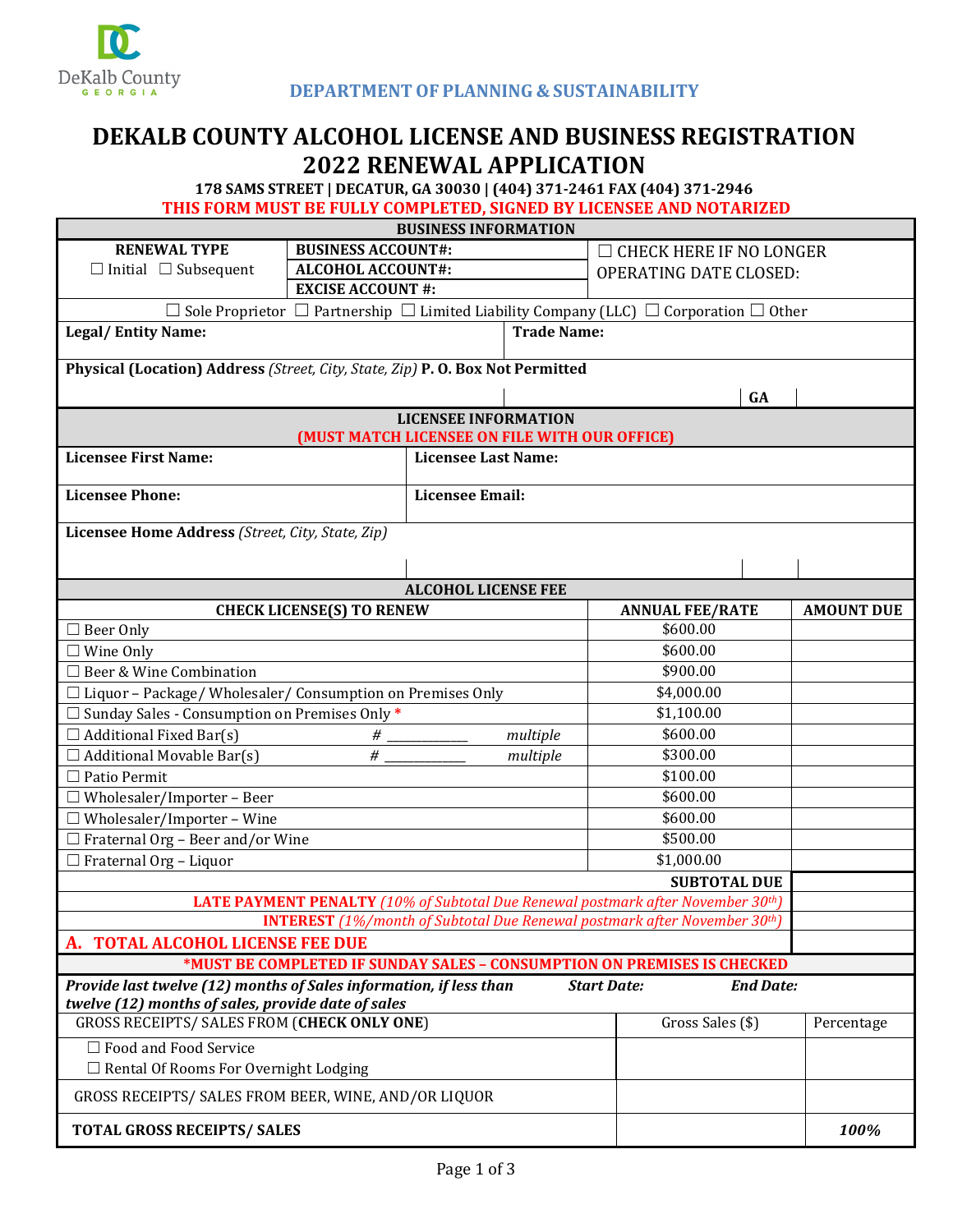

H

## **DEPARTMENTOF PLANNING & SUSTAINABILITY**

| <b>BUSINESS OCCUPATION TAX</b>                                                                                                              |                                                                                                               |                                 |                                 |                                                                          |                                                         |                                            |  |  |
|---------------------------------------------------------------------------------------------------------------------------------------------|---------------------------------------------------------------------------------------------------------------|---------------------------------|---------------------------------|--------------------------------------------------------------------------|---------------------------------------------------------|--------------------------------------------|--|--|
| <b>GEORGIA GROSS RECEIPTS (2022 Estimate)</b><br>1.                                                                                         |                                                                                                               |                                 |                                 |                                                                          |                                                         |                                            |  |  |
| 2. EXEMPTION                                                                                                                                |                                                                                                               |                                 |                                 |                                                                          |                                                         | \$20,000.00                                |  |  |
|                                                                                                                                             | 3. TAXABLE GROSS RECEIPTS                                                                                     |                                 |                                 |                                                                          |                                                         |                                            |  |  |
|                                                                                                                                             | (Subtract line 2 from line 1, if negative enter \$0.00)                                                       |                                 |                                 |                                                                          |                                                         |                                            |  |  |
| NACIS:<br>4. GROSS RECEIPT TAX (Max. \$50,000.00)<br>(Multiple line 3 by rate)<br>Rate:                                                     |                                                                                                               |                                 |                                 |                                                                          |                                                         |                                            |  |  |
| <b>5. EMPLOYEE FEE</b> (At least one, include owner/operator)                                                                               |                                                                                                               |                                 |                                 |                                                                          |                                                         |                                            |  |  |
|                                                                                                                                             | (Multiple # of Employee by Rate)<br>Required E-Verify # (10 or More Employees) ___________                    |                                 |                                 |                                                                          |                                                         |                                            |  |  |
| Rate: $\frac{1}{\sqrt{1-\frac{1}{2}}\cdot\frac{1}{\sqrt{1-\frac{1}{2}}}}$<br>6. ADMINISTRATIVE FEE \$75.00 (Nonrefundable/ Nontransferable) |                                                                                                               |                                 |                                 |                                                                          |                                                         |                                            |  |  |
| 7. FLAT TAX FEE \$50.00                                                                                                                     |                                                                                                               |                                 |                                 |                                                                          |                                                         |                                            |  |  |
|                                                                                                                                             | 8. PRIOR YEAR BALANCE (Add lines 8a & 8b)                                                                     |                                 |                                 |                                                                          |                                                         |                                            |  |  |
| 2020<br><b>GROSS</b><br><b>RECEIPT</b>                                                                                                      | (A)<br><b>Gross Receipts</b>                                                                                  | (B)<br>Exemption                |                                 | $A - B = (C)$<br>Taxable Gross<br>Receipts<br>(if negative enter \$0.00) | (D)<br>Gross<br>Receipt Tax<br>Rate                     | $C \times D = (E)$<br>Gross<br>Receipt Tax |  |  |
| <b>ACTUAL</b>                                                                                                                               |                                                                                                               | \$20,000.00                     |                                 |                                                                          |                                                         |                                            |  |  |
| <b>ESTIMATED</b>                                                                                                                            |                                                                                                               | \$20,000.00                     |                                 |                                                                          |                                                         |                                            |  |  |
|                                                                                                                                             | A. GROSS RECEIPTS TAX DUE (Actual Tax Due minus Estimated Tax Due)                                            |                                 |                                 |                                                                          |                                                         |                                            |  |  |
| 2020<br><b>EMPLOYEES</b>                                                                                                                    |                                                                                                               | (F)<br>Number of<br>Employee(s) | (G)<br><b>Employee Tax Rate</b> |                                                                          | $G \times H = (I)$<br><b>Employee</b><br><b>Tax Due</b> |                                            |  |  |
| <b>ACTUAL</b>                                                                                                                               |                                                                                                               |                                 |                                 |                                                                          |                                                         |                                            |  |  |
| <b>ESTIMATED</b>                                                                                                                            |                                                                                                               |                                 |                                 |                                                                          |                                                         |                                            |  |  |
| B. EMPLOYEE TAX DUE (Actual Tax Due minus Estimated Tax Due)                                                                                |                                                                                                               |                                 |                                 |                                                                          |                                                         |                                            |  |  |
| 9. OTHER CREDITS/ADJUSTMENTS<br><b>10. SUB-TOTAL OCCUPATION TAX DUE</b>                                                                     |                                                                                                               |                                 |                                 |                                                                          |                                                         |                                            |  |  |
| (Add line 4, 5, 6, 7, 8 & 9)                                                                                                                |                                                                                                               |                                 |                                 |                                                                          |                                                         |                                            |  |  |
|                                                                                                                                             | <b>11. LATE PAYMENT PENALTY</b> (10% of Tax Due subtotal postmark after December 31 <sup>st</sup> ) (line 10) |                                 |                                 |                                                                          |                                                         |                                            |  |  |
| <b>12. INTEREST</b> (1% per month of Tax Due subtotal postmark after December 31st) (line 10)                                               |                                                                                                               |                                 |                                 |                                                                          |                                                         |                                            |  |  |
| 13. LATE FILING PENALTY (Renewal postmark after February 1st)                                                                               |                                                                                                               |                                 |                                 |                                                                          |                                                         |                                            |  |  |
| <b>B. TOTAL BUSINESS OCCUPATION TAX DUE</b> (Add lines 10, 11, 12, & 13)                                                                    |                                                                                                               |                                 |                                 |                                                                          |                                                         |                                            |  |  |
| <b>C. TOTAL ALCOHOL LICENSE FEE &amp; OCCUPATION TAX DUE</b><br>(Add Lines A page 1 of 3, & Line B page 2 of 3)                             |                                                                                                               |                                 |                                 |                                                                          |                                                         |                                            |  |  |
| I certify that the 2020 ACTUAL figures are true and correct, and the 2022 ESTIMATE for this year is a                                       |                                                                                                               |                                 |                                 |                                                                          |                                                         |                                            |  |  |
| good faith estimate or last year's actual.                                                                                                  |                                                                                                               |                                 |                                 |                                                                          |                                                         |                                            |  |  |
| PRINT OWNER'S/ AUTHORIZED AGENT FULL NAME<br><b>SIGNATURE</b>                                                                               |                                                                                                               |                                 |                                 |                                                                          |                                                         | <b>DATE</b>                                |  |  |